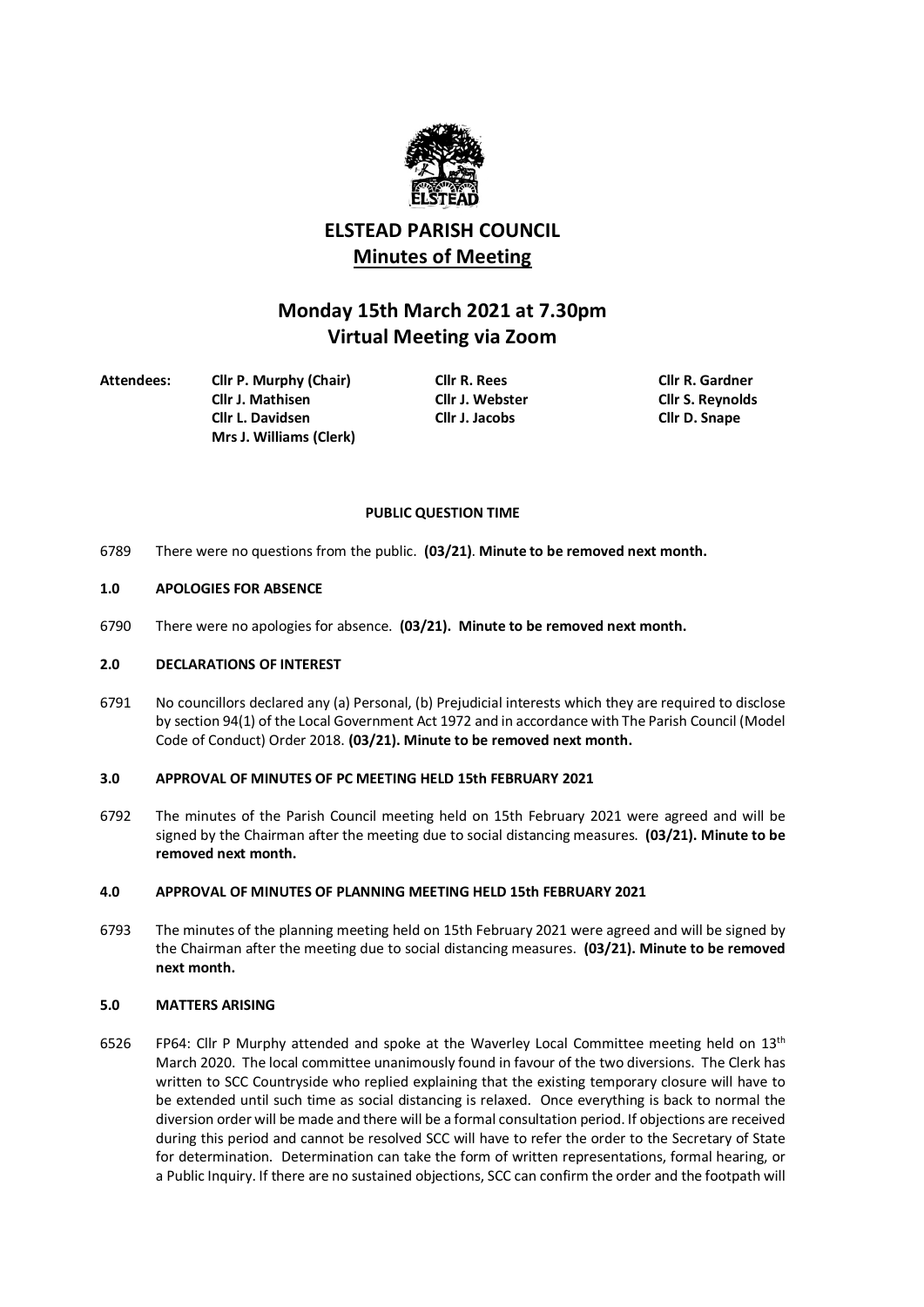have been legally diverted (although works may have to carried out to make the new route suitable for the public). Cllr Mathisen suggested that the Environment Agency had neglected to clear tree debris and Cllr Murphy added that another tree had caused scouring to the bank. There was no further update on FP64. **(11/20)**.

- 6314 Website Admin: The clerk to ask Mrs Davidsen if she can provide Cllr Reynolds with a virtual online training session. **(07/20)**
- 6717 Chevrons by Elstead Bridge: the clerk noted that chevrons have been adhered to Elstead bridge rather than the large chevron sign being replaced. There is a partially damaged pole in front of Withybridge House where the former chevron has been located. The clerk to advise SCC and ask for it to be removed. **(03/21).**
- 6794 Cllr Murphy wrote to SCC concerning the fact that the PC is wrongly (in its' opinion) excluded from consultation involving S106 agreements. SCC responded by saying that *"SCC note your concern regarding the lack of consultation with local councils on the terms of S106 agreements and S278 agreements. The purpose of these agreements is to secure the necessary obligations to mitigate new development proposals, which are assessed at the planning application stage by our officers…..It should be noted that it is at this planning application stage that local councils have the ability to comment on the fundamental detail of any transport or education schemes, and the county council's officers do take into consideration such representations. Going forward, the County Council's officers are very happy to receive any views you may have regarding any proposed development or indeed the mitigation works that might have been put forward by a developer. If we are given sufficient notice of any shortcomings in the mitigation that has been proposed, then of course we can reconsider the mitigation package ahead of any determination by the Local Planning Authority.* Cllrs agreed that the PC should write a follow-up letter as the letter from Mr Oliver did not answer the points that the PC made. Cllr Murphy has drafted the letter and the clerk has confirmed that the letter has been sent. The clerk to remind SCC that a response in outstanding. **(03/21).**
- 6795 Village Green and Church Green Lease: the Heads of Terms as well as the maps of the area were circulated to councillors who agreed that the PC should proceed and renew its lease of these two areas. WBC legal department forwarded a new lease for the PC to consider. The revised lease would impose obligations on the Parish Council and not on WBC and for that reason the PC agreed it was not prepared to agree to these terms. Councillors agreed that the best course of action would be for WBC to transfer the title of the land to the PC and this is in line with WBC's policy of transferring assets. The clerk responded to WBC on these points and the initial response from WBC to this proposal was favourable. The clerk has followed this up before the March meeting but there is no update. Councillors agreed that the PC would no longer seek to ask WBC to transfer to Elstead PC the title for the land at Westbrook Hill. **(03/21)**.
- 6796 The Thursley Road Rec does not appear to be registered. Wellers Hedley, lawyers for Elstead PC have drafted the registration application and the clerk and Cllr Murphy have both signed Statements of Truth which have been returned to Wellers Hedleys. Wellers Hedleys have advised that the process of registering might take between two to six months. **(03/21).**
- 6797 FP61: The Clerk, Mrs Davidsen, Cllrs J and D Else and Cllr Harmer met on site with Mr R. Cooper (RC) SCC and discussed the safety concerns about the proposed route and the fact that this was a circuitous route to the centre of the village. An alternative suggestion of upgrading FP61 was discussed and agreed. The clerk had circulated an update from HG (SCC Countryside) prior to the December meeting which stated that preparatory work on this route was being undertaken in January 2021 and it was hoped that surface work would commence in February 2021. At the western village meeting Hannah Gutteridge explained that SCC needed to agree a change to the definitive route owing to the failure of the developer to clear the current definitive route as SCC can only spend funds on works on statutory routes. Cllr Murphy stressed to HG the importance of upgrading FP 61 urgently, as it is the only pedestrian link between WMP and the village. Cllr Murphy noted that he had established that Thakeham have contributed £25k towards the upgrade cost of FP61. The route is 340m in length. Essex CC estimate that 340m of resurfacing would cost £153k. As a point of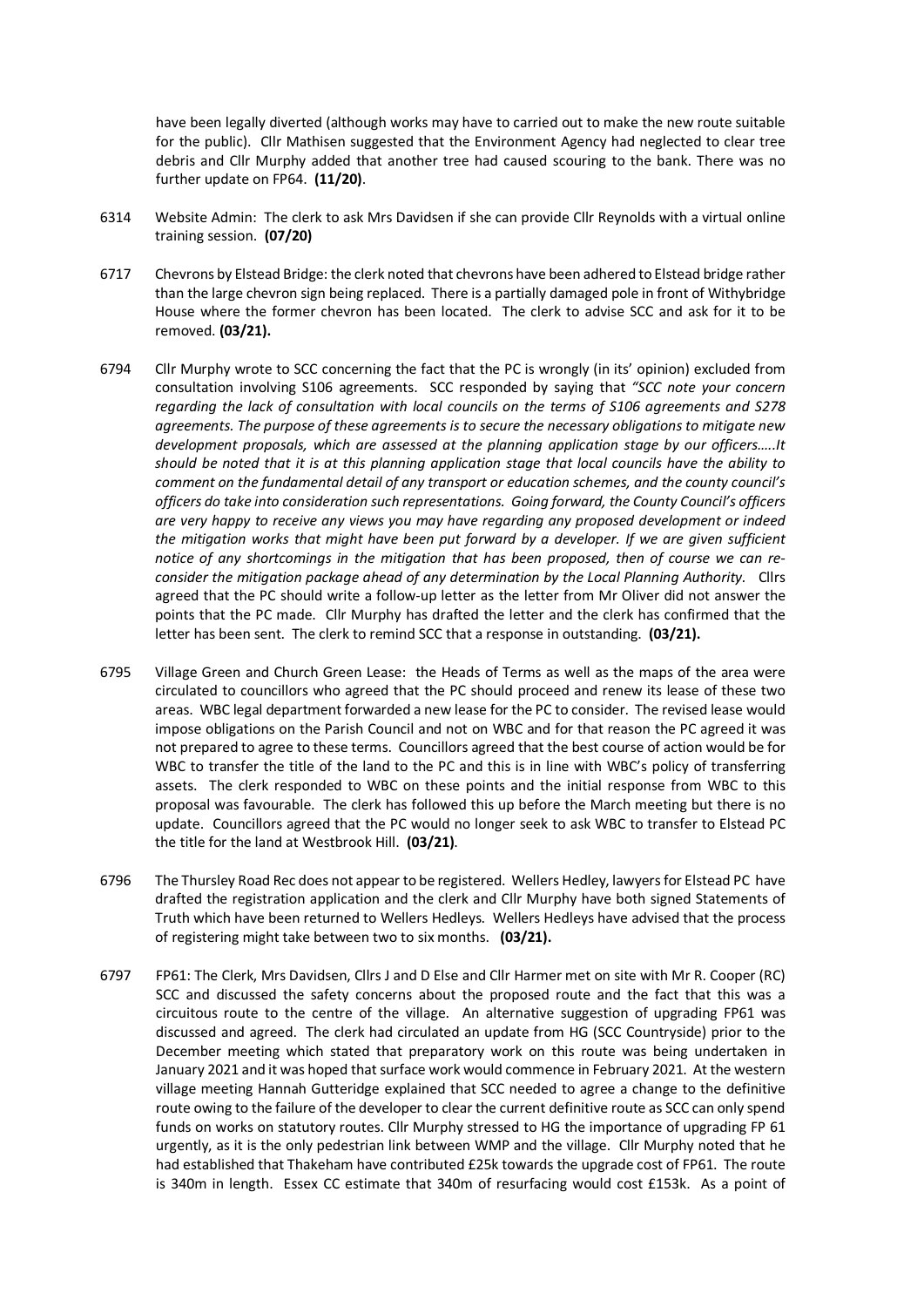comparison the clerk ascertained that the resurfacing work outside the Spar cost £18k. Cllr Murphy noted that there are 2 x poles and 1 x fire hydrant along FP61 which would need to be moved at extra cost. Cllr Murphy to share with Cllr Harmer and the Internal head of Internal Audit at SCC. **(03/21).** 

- 6721 Bus route outside Water meadow Place: RC (SCC) had sent prospective plans of where the bus stop would stop outside of Water meadow Place. Cllr Davidsen, Mrs Davidsen and the clerk visited the site as they were concerned about the proposed location of the bus stop as passengers travel from Shackleford towards the triangle. The proposed location would mean that passengers would need to wait on, or alight onto a narrow verge (as there is no pavement on that side) with a steep drop behind it. This was of particular concern for children coming home on the school bus. Alternative drop off points at either end of Water Meadow place were proposed as being safer alternatives. The clerk has responded to RC on these points and has responded again following a follow up email from RC. **(02/21)**.
- 6798 LAP at Water Meadow Place (WMP): The proposed area is very small and sits on a steep slope at the bottom of which is a deep culvert. The LAP is considerably smaller than guidelines state. There has been considered correspondence over this matter with Clarion, WBC and Planning Enforcement for the past year. A meeting was held at Water Meadow Place and was attended by Cllrs Murphy, Jacobs and D Else as well as Mrs Davidsen, Zac Ellwood (ZE), John Bennet JB), Cllr A Macleod (AM) and the clerk. The objective of the meeting was to discuss the absence of a LAP/LEAP and the failure to implement the SANG. Councillor Macleod recognised that the play area provision was both inadequate and unsuitable. ZE proposed that he would write to Clarion and Thakeham to seek a meeting to discuss this matter. ZE did accept that WBC had likely made a mistake when they had discharged the condition. The clerk and Cllr Murphy have written several times to asked ZE asking if he has arranged a meeting with Clarion, Thakeham, EPC and WBC. A meeting was finally held on 5<sup>th</sup> February 2021 at which the developer expressly asked that the PC should not be invited and WBC agreed to this request. Following the meeting Cllr Murphy and the clerk have asked several times for a copy of the meeting notes but they have been advised that no meeting notes were taken. Cllr Macleod, the portfolio holder, contacted Cllr Murphy by telephone on 14<sup>th</sup> February to advise that the developer would not be prepared to contribute to a play area as all the planning conditions had been discharged. Cllr Murphy advised that it was very regrettable that The Head of Planning was not prepared to provide a written report on the meeting. Cllr J. Else advised that the Parish Council should contact the monitoring officer regarding the lack of transparency. Councillors noted that this was not the first time that WBC planning have missed conditions and sited 1 Anderson Place and Honeypot Antique development as other examples. The clerk has report this to Robin Taylor, Head of Governance. It was understood that there was a possibility of a meeting with senior directors at Thakeham and Clarion and Cllr Else was thanked for his efforts in pursuing this matter with elected colleagues. **(03/21).**
- 6799 BW69 remedial repairs: The clerk has followed this up on a number of occasions but there has been no response and SCC's target completion date of March 2020 has now slipped. A detailed status report from SCC Countryside had been circulated prior to the December meeting. HG advised that SCC Countryside will use winter 2020/21 to plan the project. HG explained that an HRA is required in order to obtain SSSI consent and SCC were waiting for an officer to complete this. In addition to the update on BW69, SCC Countryside also advised that they had been allocated capital funds to complete work on the cycleway between Elstead and Milford and asked if the Parish Council would like to consider a name for this route. HG advised that this would be completed in the forthcoming fiscal (21/22). The clerk to contact HG for an update as BW69 is in a terrible state of repair which is in turn causing walkers to divert off into the heathland. **(03/21).**
- 6724 Following the Annual Playground Inspection report most remedial repairs were completed w/c 21.09.2020 by Kompan. The clerk has negotiated a credit note and has followed this up as c£800 in credit is still owed. Still to be resolved is the issue of whether the spika (item cannot be lubricated, the whole top needs replacing) and spire net (movement detected by inspector but Kompan state that the item should move) need remedial work. The clerk advised councillors that the cost to tighten the spire net was £1,000 and to replace the top of the spika £810. In view of the issues with the chains Kompan were offering to provide the podium of the spika foc (actual cost £260). The clerk to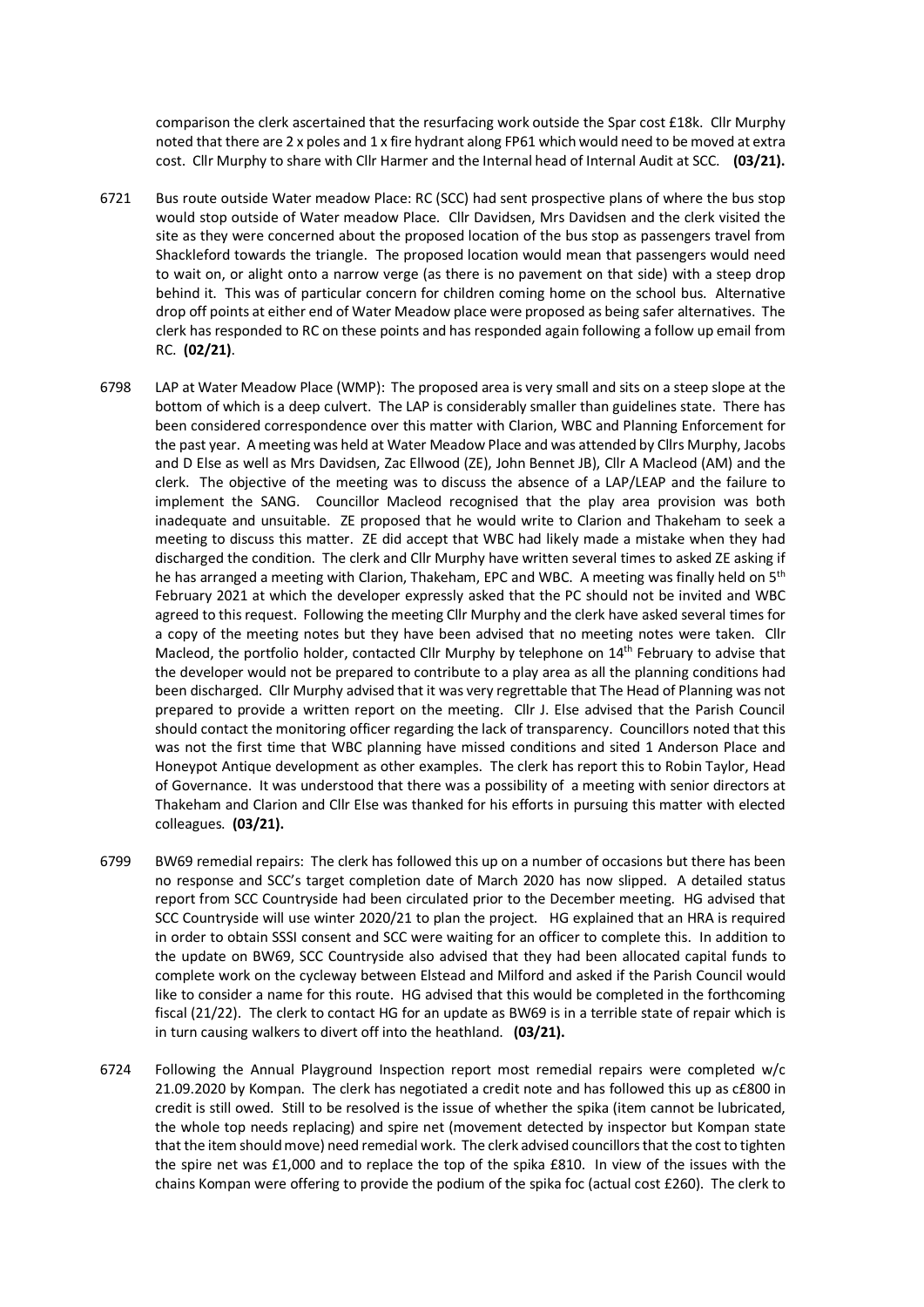determine whether this work is needed and will take advice from the next playground inspection. The clerk has been unable to arrange for Paintics to do the paintwork and this will probably needed to be deferred until the Spring. **(02/21).**

- 6800 The clerk advised that the quarterly playground was circulated prior to the meeting. There is nothing to report of high risk. The clerk highlighted the point raised about the grass matting and it was agreed that RK would uplift, clean and resettle the tiles. **(03/21).**
- 6801 Defibrillators: All signage has been printed except the sign for Burford Lodge Rec sign which will be printed once the postcode for Gala Lane has been confirmed. There is still no update from WBC on this despite the clerk asking. **(03/21).**
- 6802 Changing EVTC road sign: The new EVTC sign containing 'Burford Lodge Recreation Ground' has been printed and installed. **(03/21). Minute to be removed next month.**
- 6803 Springfield flooding: Cllrs Murphy, Mathisen and Rees met with Ian Fowler (IF, SCC), Cllr Harmer, the clerk and a resident to discuss the flooding issue associated with Springfield which impacts Orchard Close and some properties along the Milford Road. The PC has written a letter to those residents who are affected explaining that SCC would like to send a camera to explore the pipework with a view to resolving the problem. The clerk sent a list of houses who have confirmed that SCC may inspect the pipework on their land to IF who has advised that he requires confirmation that if necessary SCC can dig up the garden to enable SCC to investigate further as and when required. A meeting has been scheduled for March 16th 2021 and SCC have advised that funding has been allocated for drainage works in the Springfield area so the PC is optimistic that a solution to this problem will be found. **(03/21).**
- 6804 Gala Lane: There has been no progress on this matter from WBC. The clerk to follow this up and WBC confirmed that the build was likely to start in January at which point payment by the resident would be made to fund the name and postcode generation. The clerk has contacted WBC to advise that building work has started at No 1 Burford Lea and to ask for the postcode. WBC have said that they would contact the landowner and ask for the administration fee to be paid but despite The Clerk chasing there is no news on this from WBC. **(03/21).**
- 6731 Biffa PC Contract: The clerk advised that Biffa are emptying the PC owned bins but they have not invoiced the PC for this work since they took over from Veolia in Autumn 2019. The clerk has chased this on a number of occasions but Biffa advised that they are too busy and not in a position to raise a new contract but will continue to empty the Parish Councils' bins. The PC recognises that from a sustainability perspective it makes sense for a contractor already visiting the village to undertake this work rather than the PC employing an alternative contractor. **(02/21).**
- 6549 The Clerk noted that £18,600 had been moved from the deposit account into the current account as the deposit account was being used for POR donations. The clerk was asked to find another savings account in order to keep these monies separate. The clerk listed a number of accounts that were available through Lloyds Bank and it was agreed that this would be an agenda item for the December meeting. **(11/20)**
- 6666 BT land: Cllr Murphy contacted BT to see if it would be possible to lease the land but the contact said that it would not be suitable for the public to use the land. BT stated that it has no plans to do anything with this space until 2027. Cllr Murphy has contacted BT again following a meeting with St James' Primary School who have stated that they would like to use this land for staff parking which the PC recognises will go some way to help improve the parking situation in front of the school. The contact at BT to forward this to the relevant departments for consideration. BT have now advised that they are sympathetic to the request but have ceased issuing licenses on their land as a result of covid. Cllr Murphy confirmed that Jeremy Hunt has written directly to the CEO of BT in support of this opportunity. **(01/21)**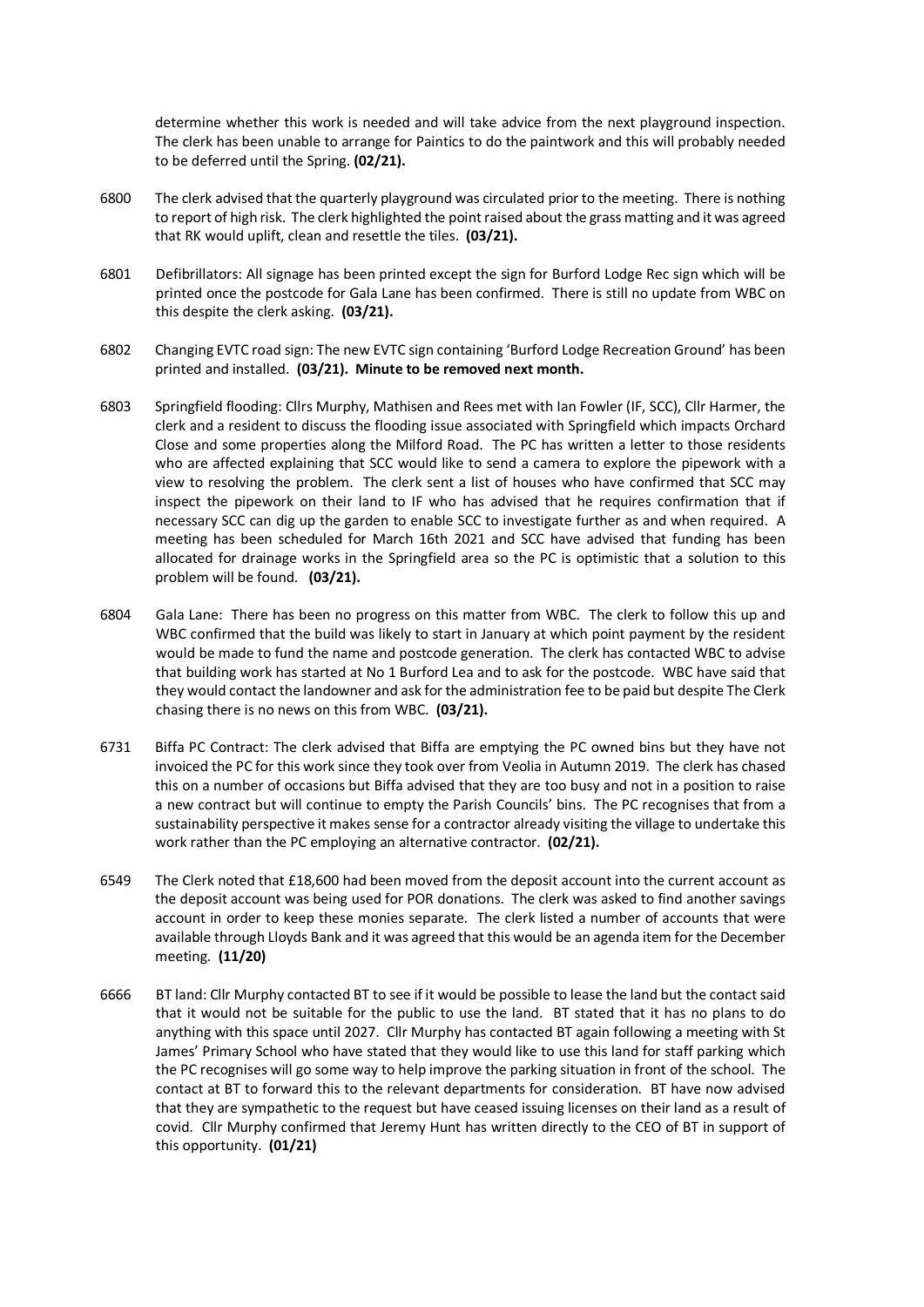- 6621 User Agreements: following the discussion about the public liability cover for Burford Lodge Pavilion there was a lengthy discussion about the need for user agreements with the clerk advocating the need for all commercial users of parish recreational facilities to supply a copy of their insurances and risks assessments. The clerk spoke to Came & Co who advised that it would be preferable to have a user agreement in place and the PC should at the very least have copies of formal users insurance and risk assessments. The clerk to obtain an exemplar user agreement. **(12/20).**
- 6805 CCTV at Burford Lodge Rec: installation of the CCTV should be completed by close 16<sup>th</sup> March 2021. The Parish Council would like to note its thanks to EVTC with helping to facilitate the installation. **(03/21)**. **Minute to be removed next month.**
- 6738 Cllr Mathisen advised that the table tennis table was damaged. The clerk advised that **she** had contacted RK who would try and repair the table with resin. RK is waiting for the weather to improve and will also endeavour rise the ground behind where the players stand. **(02/21).**
- 6806 Cllrs Murphy and Mathisen had attended a site meeting with representatives from Landmarc and the MOD. Landmarc advised that they cannot do any clearance work without input from Natural England (NE) and the Environment Agency (EA). NE accept that water levels are raised and have agreed to a site visit. MoD advised that they are prepared to undertake the work with the authority of NE and EA but are concerned about the effect this may cause further down the stream. Cllr Murphy has pushed both parties to meet with him and Cllr Mathisen on site however NE and EA are not allowed to do this until covid restrictions ease. Cllr Murphy noted that the water level on the common had risen by two foot due to the need to clear Sandford Brook and that this was now a priority as people are having to divert off the track onto the heath which is causing significant damage to an area which has an SSSI designation. Cllr Mathisen to ask HUG representatives when will it be possible to arrange a site meeting. **(03/21).**
- 6807 Woolfords Lane Cemetery Finger post Sign: Cllr Snape had advised that two separate visitors had been unable to locate the cemetery which had caused further distress to them at a difficult time. The clerk had circulated photos of the junction prior to the meeting and suggested that the only suitable option would be to attach a sign to the street lamp opposite the junction. The sign would state how many meters down Woolfords Lane the cemetery was. The clerk has contacted SCC Highways who have approved this in principle subject to having sight of the final design and sign measurements/material. (**03/21). Minute to be removed as covered under agenda item 18.**
- 6808 Cllr Jacobs noted that a number of delivery drivers were being sent down the track opposite the moat as a result of their sat nav. Cllr Jacobs contacted Cllr Harmer who was unable to find a sat nav contact at SCC but who advised he would try again. Cllr Harmer to discuss with Hannah Guttridge whether a footpath sign can be can be secured at the Thursley Road end of the footpath. The clerk has reported the fly tipping to WBC and chased for it to be removed. Once the fly tipping has been removed the clerk to contact HG to install barriers. Cllr Jacobs did not believe that anyone had vehicular rights along this footpath. **(03/21).**
- 6809 Cllr Gardner advised that the majority of Hookley Lane had now been cleaned. The clerk contacted WBC to ask for a road cleaning schedule however WBC have explained that this cannot be shared. The clerk has contacted the Head of Environment to ask why this is the case. **(03/21).**
- 6810 Cllr Gardner noted that BW113 which had been improved recently was almost impassable beyond the repaired section. It was noted that much of the common was boggy due to the rainfall and this section would be monitored. Cllr Murphy, the clerk and Sandra Smith met on site and agreed that more posts can be added which would prevent quad bikes entering the common at this point. Since this meeting the PC has been informed that SCC are planning to get contractors to work on sections of the Elstead to Milford cycleway and that this might be an access point for contractors. It was agreed to put the extra bollards on hold and the clerk will seek an update from HG on project timings. **(03/21)**.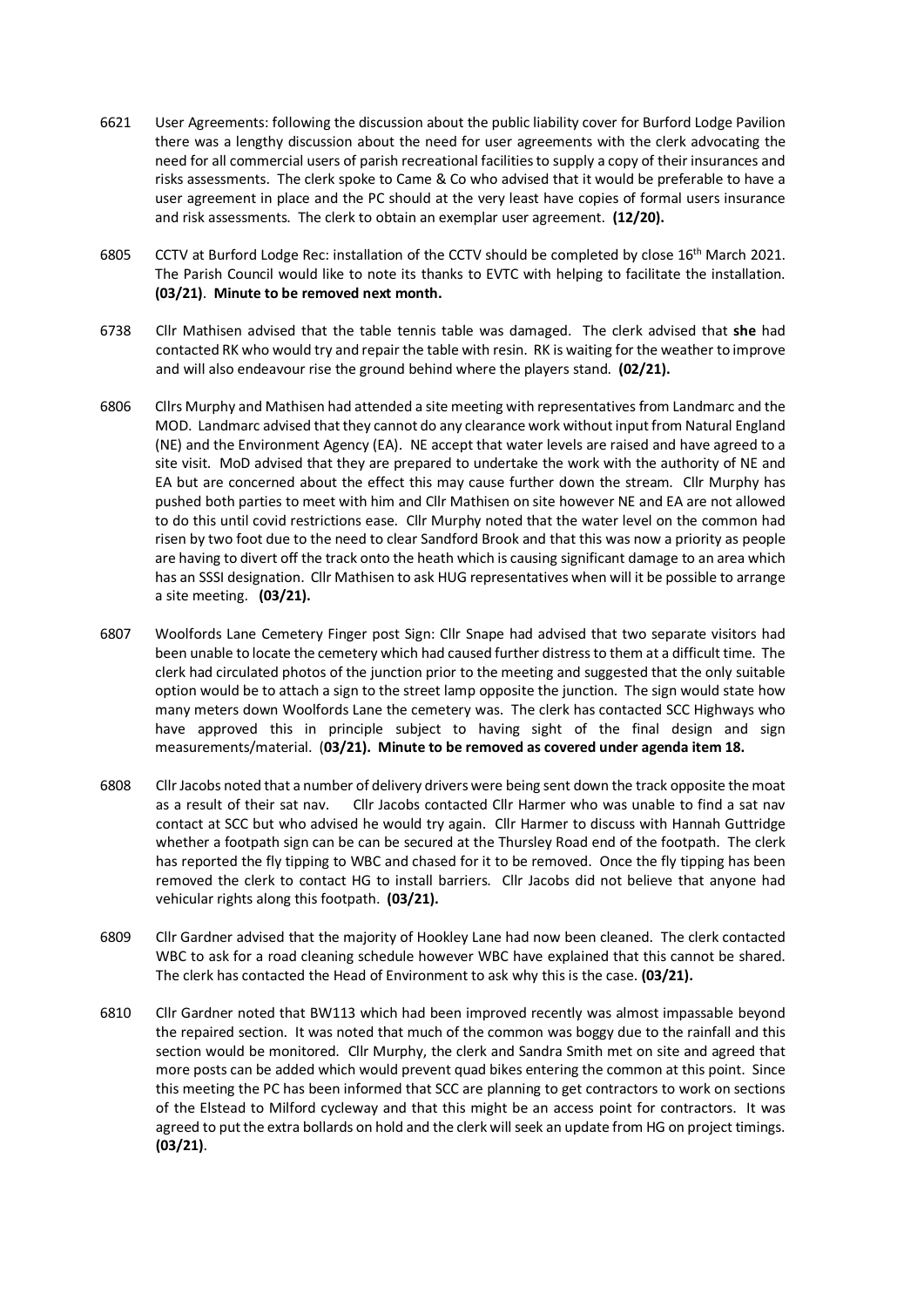- 6811 A resident asked whether WBC had consulted with the PC over the installation of bunds on land at the bottom of Westbrook Hill. The Clerk confirmed she had had one email stating that following the UE, WBC would look at this option. The resident questioned whether this should have been subject to planning application. Cllr Murphy noted that this was an agricultural operation and therefore planning permission was not needed. Cllr Snape asked whether wild flower seed could be sowed on the land. WBC advised the clerk that grass seed would be sown on the land and wildflower seed at some later stage. The clerk to ask whether WBC will allow the PC to do this. **(03/21)**.
- 6812 Memorial bench: Councillors agreed that a memorial bench could be locate either on or near the village green however it was agreed that it would be preferable if it was on the smaller green. Cllr Murphy and the clerk met with the resident and a photograph of the preferred location (on the verge in front of Springfield Farm) was shared with councillors before the meeting. Councillors approved this and the clerk to advise the resident. **(03/21). Minute to be removed next month.**
- 6749 A report following the Western Village meeting was circulated in advance of the PC meeting and updates have been added to current minutes. Oher key points covered were: Cllr Murphy reported the blocked culvert on Westbrook Hill outside Milton (the 4 inch pipe is far too small). Adrian Selby asked that any issues should be notified individually to the SCC Highways reporting link by e-mail. In this way they get recorded properly and a response has to be sent. **(02/21)**
- 6813 Elstead-Milford Cycle Route: Hannah Gutteridge (HG) advised that this project would be implemented in the coming year. ClIr Murphy suggested that a site visit for the cycle route should be arranged when Covid restrictions permit. HG confirmed that she would send the PC a plan of the route first, and then arrange a site visit. In a previous meeting councillors were advised that The PC could suggest names for the cycle route. The clerk to discuss with the Witley clerk. **(03/21)**
- 6814 Flood forum: the clerk advised that Will Bravery (WBC) had invited the Parish Council and residents to join to form a flood forum. The forum would comprise representatives from SCC, WBC, The EA. It was agreed that the best solutions would be for councillors to meet first as the flood forum to understand the scope and what the catalyst for getting results were before opening it up to the community. The clerk has contacted Will Bravery. A meeting is being held on  $16<sup>th</sup>$  March 2021 by SCC but not specifically on the flood forum which the clerk understood would be attended by a number of agencies including the LA, HA and EA. **(03/21).**
- 6786 Cllr Mathisen noted that a resident adjacent to the access track to the MoD parking area had complained about nuisance caused by traffic from film company vehicles and had queried whether they had a right to use the track. MoD were considering this issue. **(02/21)**
- 6787 LD noted that the potholes on the road leading to the DZ parking were worse than ever. Cllr Mathisen to feed back to the MoD. **(02/21)**

# **6.0 WBC UPDATE**

- 6815 Cllr D. Else reported that there had been an incident at Elstead Bridge which involved a lot of glass on the road. At the time police presence had been requested to help direct traffic around the problem however no one was available. The police have subsequently admitted that the call handler had not asked the right questions and that actions has been required. **(03/21) Minute to be removed next month.**
- 6816 Refuse a number of refuse collectors are isolating with covid symptoms and as such there might be some disruption to refuse collection. **(03/21) Minute to be removed next month.**
- 6817 Zoom meetings for councils must legally stop on 6th May 2021. **(03/21) Minute to be removed next month.**
- 6818 WBC housing have put forward a development scheme for Springfield and have contacted affected residents. **(03/21) Minute to be removed next month.**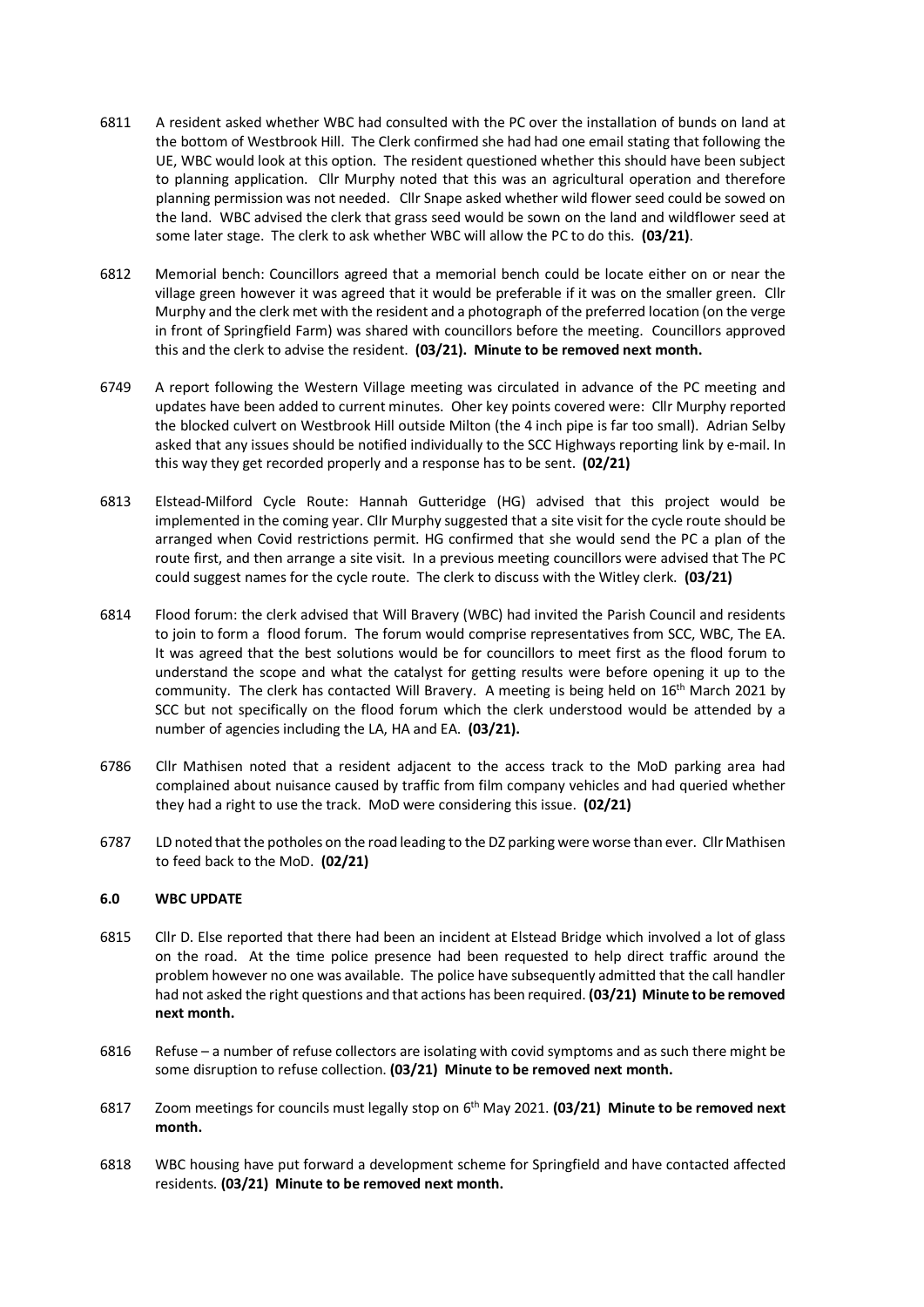6819 Cllrs Else had received reports from EVAA holders concerned that they would not be allowed to push wheelbarrows across Burford Lodge rec. The clerk confirmed that there was no truth in this matter. **(03/21) Minute to be removed next month.**

# **7.0 SCC UPDATE**

- 6820 There have been further discussions regarding the blocked drain opposite Hunters Farm on Seale Lane. There is a lot of water in the road and SCC investigated it on  $22^{nd}$  January 2020 however no further action appears to have been taken. This issue was raised again in February 2021. The clerk contacted SL-C (SCC) who advised that as soon as works on Whitmead Road had been completed SCC would be able to focus on this issue. **(03/21)**
- 6004 Cllr Mathisen raised the issue of Fulbrook Lane the side of the road near to Thundry Farm needs improvement. **(02/20)**

# **8.0 NEIGHBOURHOOD PLAN UPDATE**

- 6821 The clerk contacted Waverley Planning Policy team requesting an update as the number of new houses that are required. WBC advised that this would take a month but in the end able to provide the figures quicker than anticipated however the SG believe that the numbers are incorrect as they show a reduction of 30 in the total number of houses still required. The clerk has contacted WBC over this point and WBC have advised that the carehome carries an allocation of 33 houses – a point which WBC have known since June 2018 but not shared with the NHP SG. Cllr Murphy has written to Thakeham seeking clarification on the viability of the carehome but as there has been no clarification from Thakeham it was agreed that the carehome figures cannot relied on. **(03/21). Minute to be removed next month.**
- 6822 Mini consultation on revised housing policies: In light of the letter of intent from WBC regarding the proposed partial redevelopment of Springfield, which would result in a new gain of c16 dwellings(NB this was originally 18), the NHP SG has agreed that the housing allocation section of the draft NHP will need to be consulted on again. The consultation is scheduled to start by  $1<sup>st</sup>$  April and run for six weeks. The proposal is for Springfield (16 houses), Sunray Farm (40 houses with a slightly bigger business hub) and Four Trees (11 houses) giving a total of 67 (versus a required total of 62). The overall aim is for the SG to be able to send the final plan (Regulation 15) to WBC on 1<sup>st</sup> June 2021. As there are inconsistencies with the WBC figures on planning permissions already obtained it was felt that it is better to go slightly over the number of required dwellings and this provides flexibility in case any of the sites under deliver in quantum. Cllr Snape asked how traffic issues would be addressed. Cllr Jacobs noted that traffic had been assessed throughout the process and this was why the SG have selected Four Trees rather than both Four Trees and Croft 2. It was also noted that the SG's preferred sites are those that are located close to the village centre and its services and amenities. Cllr Jacobs also advised that a traffic management plan would have to be submitted when a planning application is presented. **(03/21).**
- 6823 Site assessment : Aecom have concluded their initial assessments of the three new sites that have been put forward (VAM, Kingsmead and Springfield). The draft SEA was received on 15<sup>th</sup> March and needs to be read. The revised HRA is in progress. **(03/21).**
- 6824 Village Design Statement (VDS): Cllr Jacobs chaired a meeting on 30.11.2020 at which it was agreed that the VDS just needed basic refreshing and updating and would benefit from photographs. Two meetings were held in January and one in February at which the whole revised copy was reviewed. Photographs are in the process of being taken and the revised copy to be proof read. **(03/21).**

# **9.0 ELSTEAD EMERGENCY RESPONSE (EER)**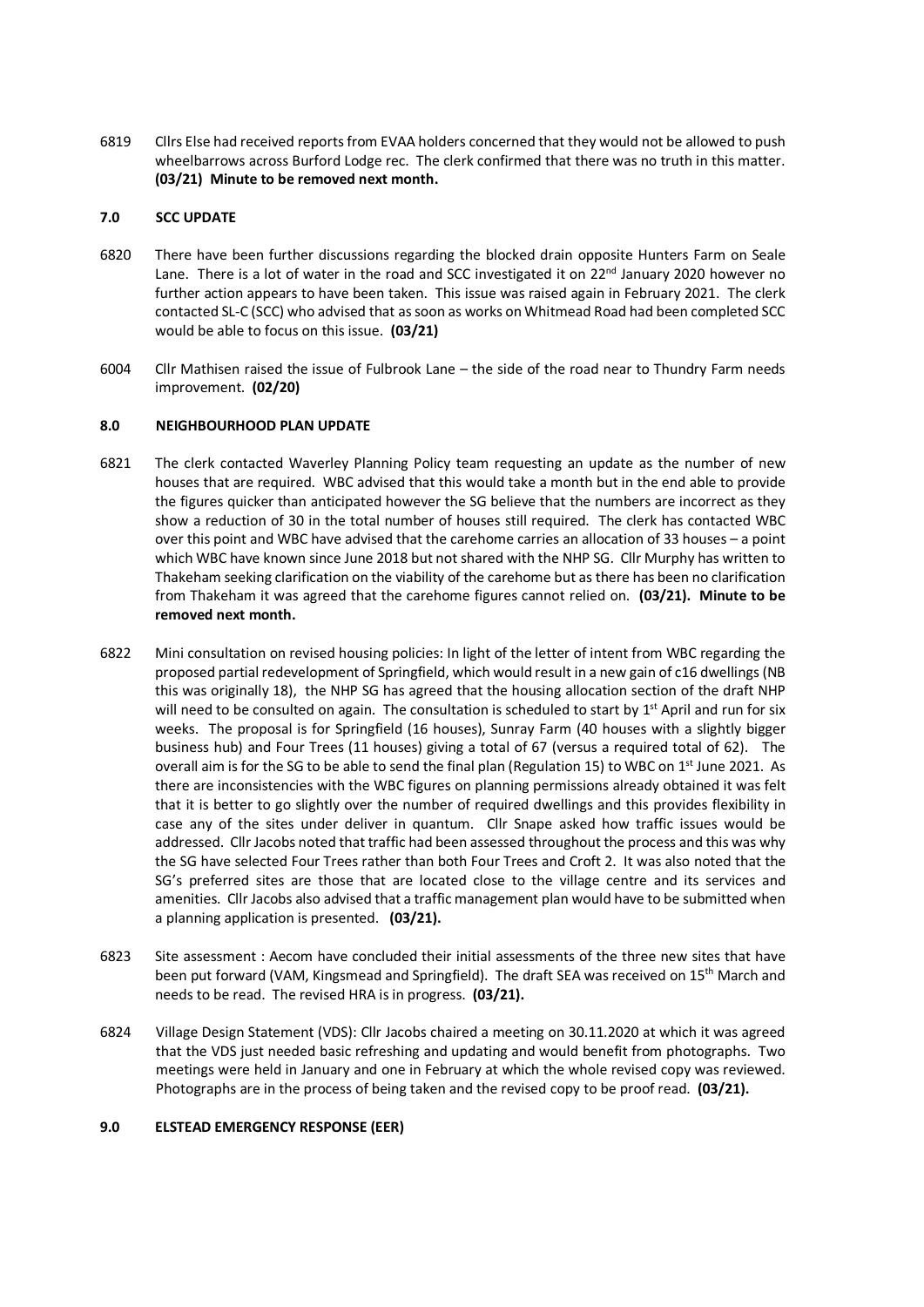- 6825 EER Update: The EER committee is continuing to meet monthly however it is very quiet in terms of client need and volunteers. The name of the sub group has been changed to Elstead Community Response (to fall under the overall umbrella of EER). The ECR contains to remain active. **(03/21)**
- 6826 EER plan: Cllrs Rees and Snape met with WBC regarding the EER plan on 19<sup>th</sup> February 2021. Cllr Snape noted that the meeting had been very helpful as it provided a good framework and will allow the EER to signpost rather than duplicate efforts. The EER will focus on helping in four key areas: pandemic, utility outage, fire and flood. It was agreed the current plan will note that it is "under review". **(03/21).**
- 6762 EER rota: The clerk noted that the updated EER rota would be circulated to councillors after the meeting. **(02/21).**

## **10.0 PRESERVE OUR RESERVE (POR)**

- 6271 Environmental PIC: The clerk advised that there was c £700 left in environmental PIC monies. Councillors agreed to the proposal that the clerk should apply for this money to be used for information boards at The Moat car park. **(06/20).**
- 6763 CIL Funding: The CIL application for the boardwalk repairs was submitted on time however WBC subsequently announced that the deadline date for CIL applications receipts has been extended (without consultation) to the end of January 2021. This is very disappointing as it has a huge impact on Natural England's ability to complete the repairs before the ground nesting birds arrive. The clerk has written several letters to WBC regarding this and has requested that the fairest solution would be to split the funding between applications received by the deadline and those applications received by January 2021. The CIL Advisory Board convened to discuss this point but despite the bids exceeding the funding available the committee would not split the funding. The CIL advisory body have now advised that a decision on which applications have been successful will now be reached in May 2021, eleven months after the bid process opened and seven months after the original decision date. Cllr J Else noted that she was very concerned by the process and was uncomfortable that WBC could be an applicant as well as the deciding body. **(02/21).**
- 6827 NE boardwalk plan: NE shared a document with their proposals for replacing the boardwalk and Cllr Murphy and the clerk fed back comments at the POR committee meeting which was held on 24<sup>th</sup> February 2021. The main area of concern from Elstead Councillors was that there was a proposal not to reinstate the access to the boardwalk from BW 504. Cllr Murphy felt that NE had taken this point on board. **(03/21)**

## **11.0 OUR ELSTEAD UPDATE (OE)**

- 6012 Village Wide Fete: Discussions have been held and the current theme idea is a 'carrot festival' which would tap into Elstead's past as an important carrot producer. **(02/20).**
- 6828 Village sign: Councillors agreed that it should be based on the PC logo that was created for the new village website and the Billmeir Trust have kindly donated £5,000 to this project. Progress has been slow due to the blacksmith's availability. Planning permission for the village sign to be sought and the clerk advised that if the village green had not been transferred to the PC, the PC would need to seek approval from WBC to install the sign. The clerk advised that the contract had been signed and the deposit sent to the blacksmith. **(03/21).**
- 6686 Summer planters: Cllr Mathisen advised that DM was happy to manage this for a third and final year for which the PC expressed its gratitude. Cllr Rees asked whether the planters could be added to the PC's insurance schedule. The clerk to liaise with Came & Co, the PC's insurers. **(01/21)**.
- 6829 Electrical supply to the green: Cllr Mathisen has liaised with SSEN and advised that there is an electricity supply to the green. Cllr Reynolds and the clerk measured where the supply could be fed to on the green. The clerk applied for Members Allocation Grant and was successful in receiving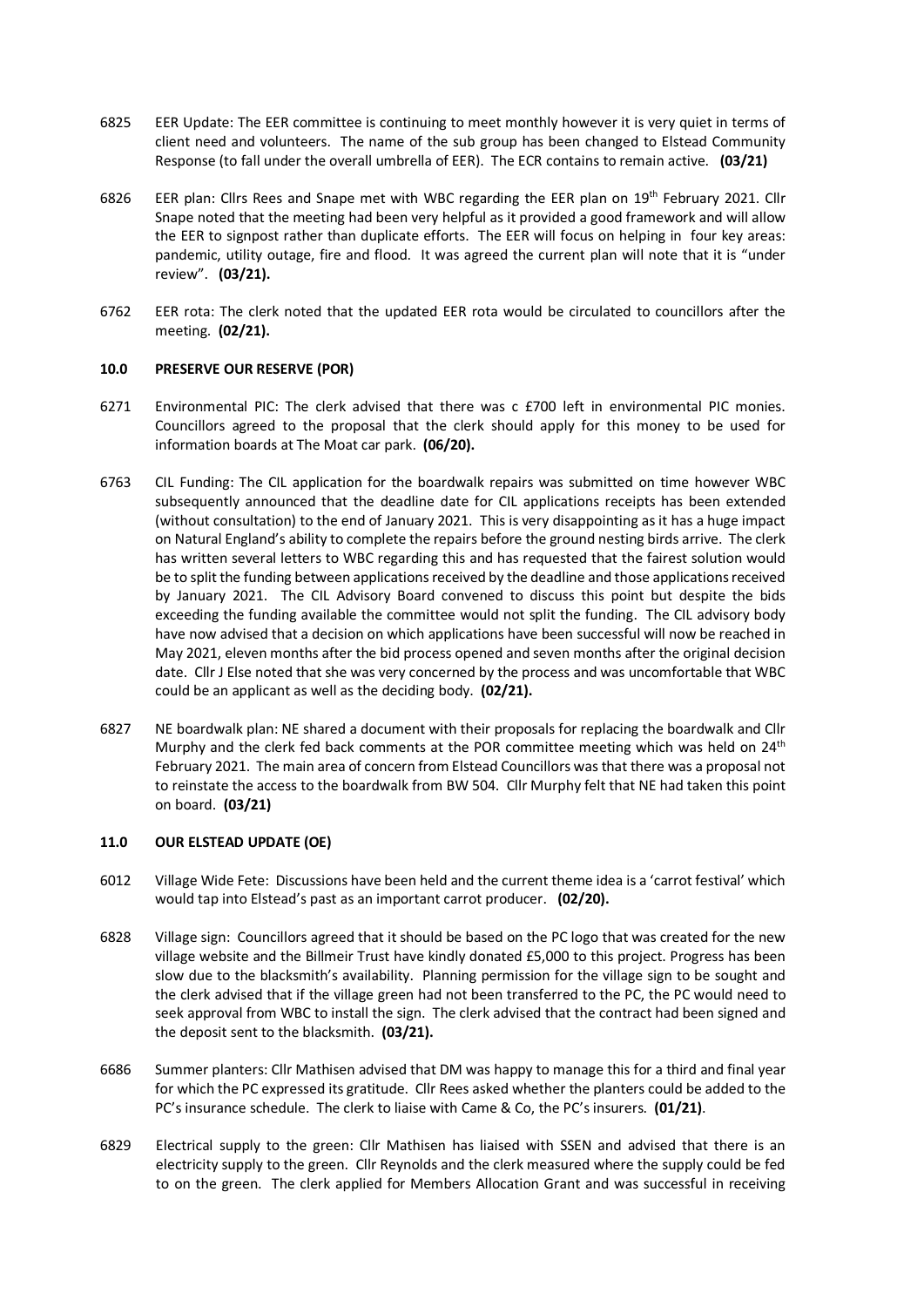£1,200 towards the project – thanks were given to Cllr Harmer. Cllr Mathisen is progressing the installation of a useable power source. The clerk is seeking approval from WBC to site the termination point. Cllr Mathisen noted that the termination site will need to be a cabinet as such it might mean that it will need to be located closer to the edge. Cllr Rees noted that this must be secured to prevent unlawful electricity usage. **(03/21).**

- 6830 Winter Planters. There have been no issues with the winter planters and there has been minimal damage despite the cold conditions. Cllr Snape noted that she had received many positive comments about the planters and was thanked again by councillors. Cllr Webster asked whether the winter planters could be planted up earlier with which Cllr Snape was in agreement. **(03/21).**
- 6831 Vegetation: Cllr Snape and the clerk are managing overgrown vegetation through quarterly walks around the village. **(03/21). Minute to be removed next month.**
- 6832 Litter pick: A request to undertake a community litter pick was considered however it was agreed that the PC could not actively encourage residents to undertake this during a pandemic and should wait until all restrictions have been lifted on 21<sup>st</sup> June. **(03/21). Minute to be removed next month.**

#### **12.0 BOREHOLE UPDATE**

6833 Borehole project: Cllr Murphy advised that to date the project had received £13,000 of funding of which £4,000 came from individuals. It was agreed that the PC supported by TRRT would submit a joint application for £10k funding from the SCC Big Fund Scheme. The PC also noted its support of the project with a £1k donation. To date three quotes for the installation of the borehole have been received c £14,500 net of VAT. The clerk to obtain insurance costs from Came & Co. **(03/21).**

#### **13.0 ROAD SAFETY THROUGHOUT ELSTEAD**

- 6834 A number of residents have raised concerns about a range of traffic problems within the village such as parking, untaxed and uninsured abandoned vehicles poor road surface, speeding etc. It was agreed that all the concerns would be listed under a standing item so that residents could be reassured that the PC was taking action where it could. **(03/21). Minute to be removed next month.**
- 6835 Road safety outside St James Primary School: The clerk had circulated some draft notes from Cllr Snape (which were also supported by Cllr Else who is a governor at the school as well as a Ward Councillor) to prior to the meeting. Councillors supported the draft and Cllr Harmer to write to Adrian Selby (SCC Highways) asking for his advice. **(02/21).**
- 6737 Zebra crossing repainting: Following Cllr Mathisen highlighting the need for it to be repainted the clerk has notified SCC who have confirmed that it has been scheduled on their works list. SCC were unable to give a completion date. **(02/201).**
- 6836 Thursley Road improvements: Cllr Harmer advised that a large section of road was due to be resurfaced from The Bel & Dragon to just beyond Woolfords Lane junction, Elstead following the approval of 21/22 Highways budgets however dates for the work are due to be finalised. Work was delayed following the longer than anticipated closure of Tilford East Bridge. Cllr Murphy noted that the section from the village green out towards Woolfords Lane was far worse and Cllr Snape asked why this section couldn't be escalated. Cllr Murphy noted that the PC had already received notification that this section was to be resurfaced and then nothing has happened. The clerk advised that she would look to see if she had a copy of the notice which she would forward to Cllr Harmer. **(03/21)**
- 6837 Speeding: The clerk advised that she had received a number of complaints regarding speeding through the village and the inefficacy of the VAS. Cllr Davidsen agreed that there was an on-going problem of motorists ignoring the VAS. Clerk discussed this with Sam Adcock, the new Borough Inspector. She agreed that Kat Farmer, the PC covering Elstead, could be invited to a future PC meeting subject to her shift patterns. Sam Adcock also suggested that the Milford Road could be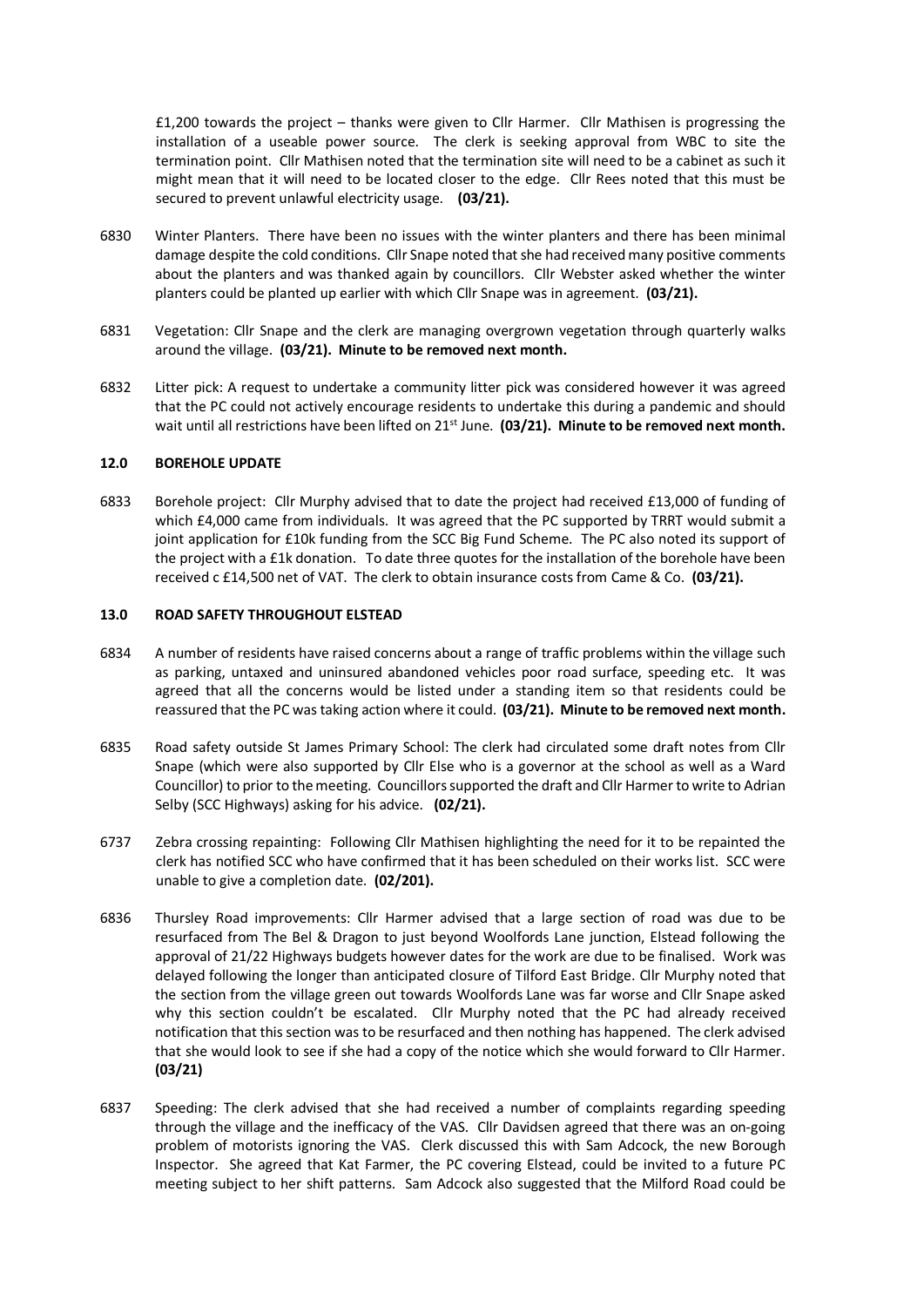nominated for a police speed enforcement session. Sam Adcock noted that it would be better if residents could form a community speed watch volunteer group however the clerk had explained that she felt it was unfair to put this onus on residents and no one would be able to do this under covid restrictions. The clerk to follow up meeting attendance and speed enforcement with PC Farmer. **(03/21)** 

6838 VAS: The clerk advised that the VAS project was being reactivated. The clerk advised that the batteries were £60 each and a charger was £100. Cllrs approved the costs under its powers to contribute to traffic calming schemes, Local Government and rating Act 1997 s.26-29. Cllrs have agreed that the batteries could be charged at Thursley Rec Pavilion. The clerk contacted Peter Harris (PH) at SCC who advised that the VAS were in a container in Norfolk awaiting collection post covid restrictions and there has been no change to this situation. Rachel Audsley (clerk for Frensham) will ask Manbat (battery supplier) if parishes can get a collective call-off deal. PH will write up the safety protocols in order to ensure we can go ahead with installation once the signs are available. **(03/21)** 

## **14.0 APPROVAL OF HEIGHT RESTRICTIVE BARRIERS**

6839 Height restrictor barriers: Police have advised the Parish Council to consider securing their land. Cllr Murphy proposed the installation of lockable metal height barriers. The clerk shared examples and costs of barriers prior to the February meeting - the approximate cost being £2,000 plus installation. Councillors agreed that they would prefer a galvanised, green coloured barrier. The clerk advised that the council should seek advice from SECAMB as to whether there was a preferred barrier for emergency crew to have to access as the PC would not want the barrier to delay an emergency response. The clerk has contacted SECAMB and is awaiting response. A consultation with neighbours would need to take place to confirm that the location was acceptable for the barrier. **(03/21)**.

#### **15.0 APPROVAL OF ANNUAL RISK ASSESSMENT**

6840 The Clerk circulated two risk assessments in advance of the meeting – one was in line with the risk assessment that the PC usually sign and one was more detailed taking into consideration the effect of covid etc. Councillors approved both risk assessments. Cllr Murphy to sign both risk assessments after the meeting. **(03/21). Minute to be removed next month.**

#### **16.0 WOOLFORDS LANE CEMETERY BUILDING**

6841 Woolfords Lane cemetery building: A roofer was contacted to check the building and advised that there are two remedial projects: a) reattach some of the hip tiles and b) replace soffits and fascias. The Clerk commissioned the repair work to renew the soffits and fascias during which it was discovered that the wood had rotted due to the roof tiles which had been laid incorrectly. As a result the final bill was slightly higher as additional materials were required. Whilst the work was undertaken it was clear that more extensive work was required on the roof tiling than had been thought initially. The clerk has sought two quotes to date, one contractor is unable to provide a quote and one company has quoted £2,500 based on using the existing tiles. The clerk to obtain a third quote. The work is undertaken under the parish council's powers to contribute towards the expenses of cemeteries (Local Government Act 1972, s.214 (6) ). The clerk to instruct WPR. In addition to these projects the door frames are rotten and need replacing / repairing, the clerk to instruct RK to quote. **(03/21).**

## **17.0 COVID – AFFECT ON RESIDENTS**

6842 Cllr Webster proposed undertaking a survey of Elstead residents to determine a) if there are any covid related issues b) to understand the impact of covid from a social and employment perspective c) to understand what is important to Elstead residents and d) use the findings to provide areas for future follow ups. Cllr Webster advised that the survey would be undertaken face to face once all vulnerable groups had been vaccinated. Cllr Jacobs asked if the survey could be done via paper or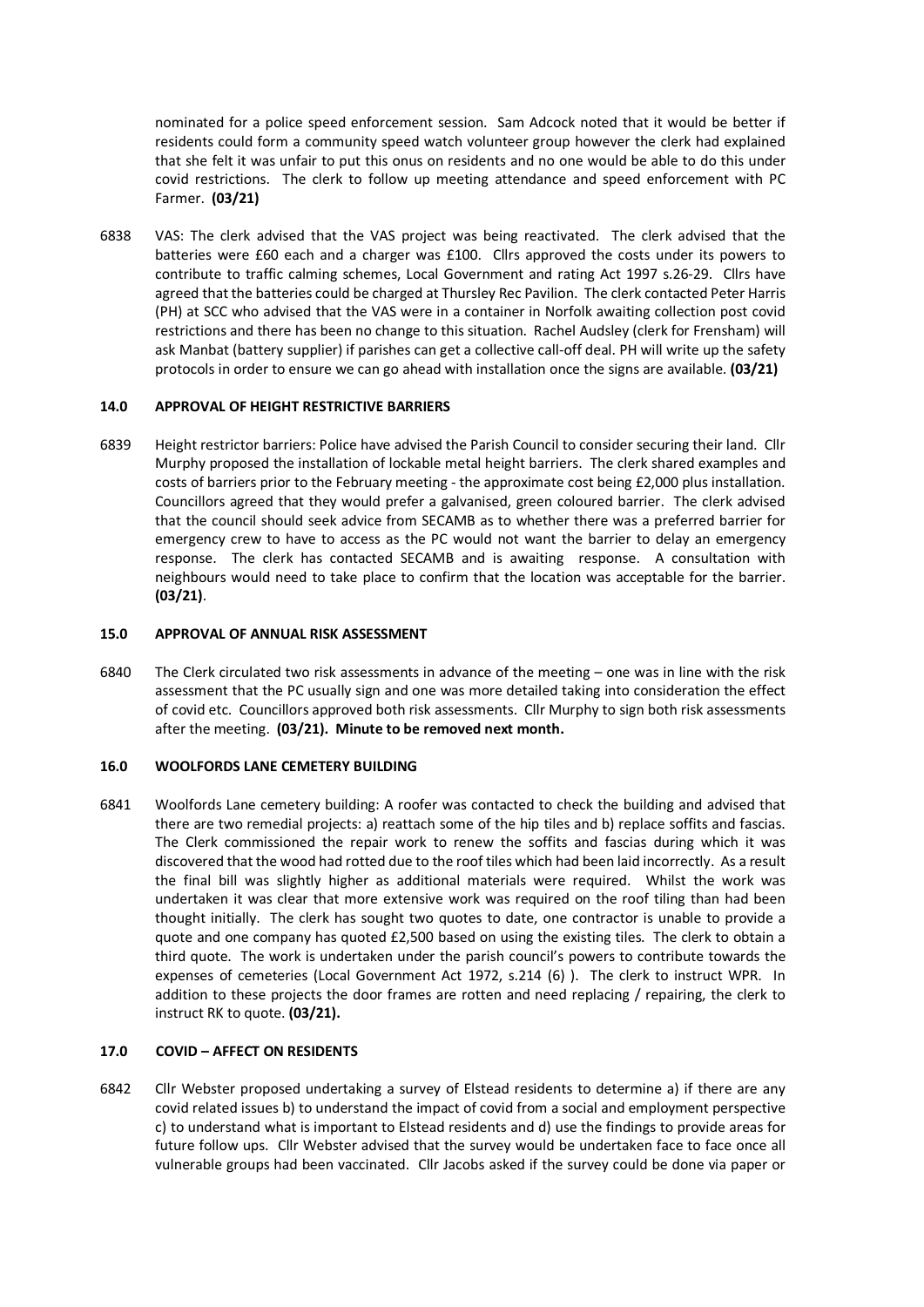survey monkey but Cllr Webster advised that face to face was preferable. Cllr Webster to circulate a summary and sample survey documents prior to the next PC meeting. **(03/21).**

#### **18.0 APPROVAL OF A SIGNPOST AT WOOLFORDS LANE CEMETERY**

6843 Woolfords Lane Cemetery Sign post. Prior to the meeting the clerk had obtained two costs: £135 from Woolmer Fitzpatrick (who produced the village green signpost) and c £130 from AJ Signs (who produce the defibrillator signs). Councillors agreed the costs and Cllr Murphy and The clerk to measure the distance from Thursley road to the cemetery so that this can be included on the sign. **(03/21).**

## **19.0 ANNUAL INSURANCE PREMIUM 2021-2022**

6844 The clerk advised that the premium has been paid. In 2020 Elstead PC took out a premium with Came & Co and were given a preferential rate for taking out three years cover**. (03/21). Minute to be removed next month.**

## **20.0 ANNUAL FINANCIAL REPORT 2020-2021**

6845 Cllr Murphy advised that he would draft the annual report ahead of the April meeting. Contribution from Cllrs Davidsen, Rees and Mathisen were requested. The clerk to provide the financial data. **(03/21).**

## **21.O FINANCE**

6846 The clerk had circulated an updated review of the financial accounts prior to the meeting which showed income and expenditure to date versus budget.

The clerk advised that the account had been reconciled correctly. Cllr Jacobs had noted this and confirmed that she will sign this off when social distancing allows.

#### **Income:**

Actual and forecast for the year = £141k v budget £88k

Biggest difference is higher than anticipated cemetery payments and also more transfers / donations, NB donation figures includes £18.5k from deposit account and £15k from easement. NHP funding was not anticipated nor was SCC members allocation. Income still to be received this fiscal: VAT refund c £9k, the clerk has spoken with the VAT office and payment is due imminently.

#### **Expenditure:**

Actual and forecast for the year - £98k v budget £87.6k.

Biggest difference is increased clerks hours, pitch improvement work, EER expenditure on village magazine throughout covid, admin expenses (cctv and legal UE work). Under NHP is an allocaton of c£800 for leaflets, posters and printing of plan booklets etc for the mini policy consultation. This will need to be invoiced before the end of March as otherwise we will have to return the money equally we are not obliged to spend the money.

#### **Bank balance as per statements:**

Current account £93,100.69 (4th March 2021) Deposit account £43,158.56 (19th Feb 2021)

# **March cheques**

14 totalling £6,140.97 of which 5 cheques are over £500 including clerks salary, HMRC, Woolfords Lane cemetery fascias, sign for EVTC, annual insurance premium.

## **22.0 REPORTS AND CORRESPONDENCE**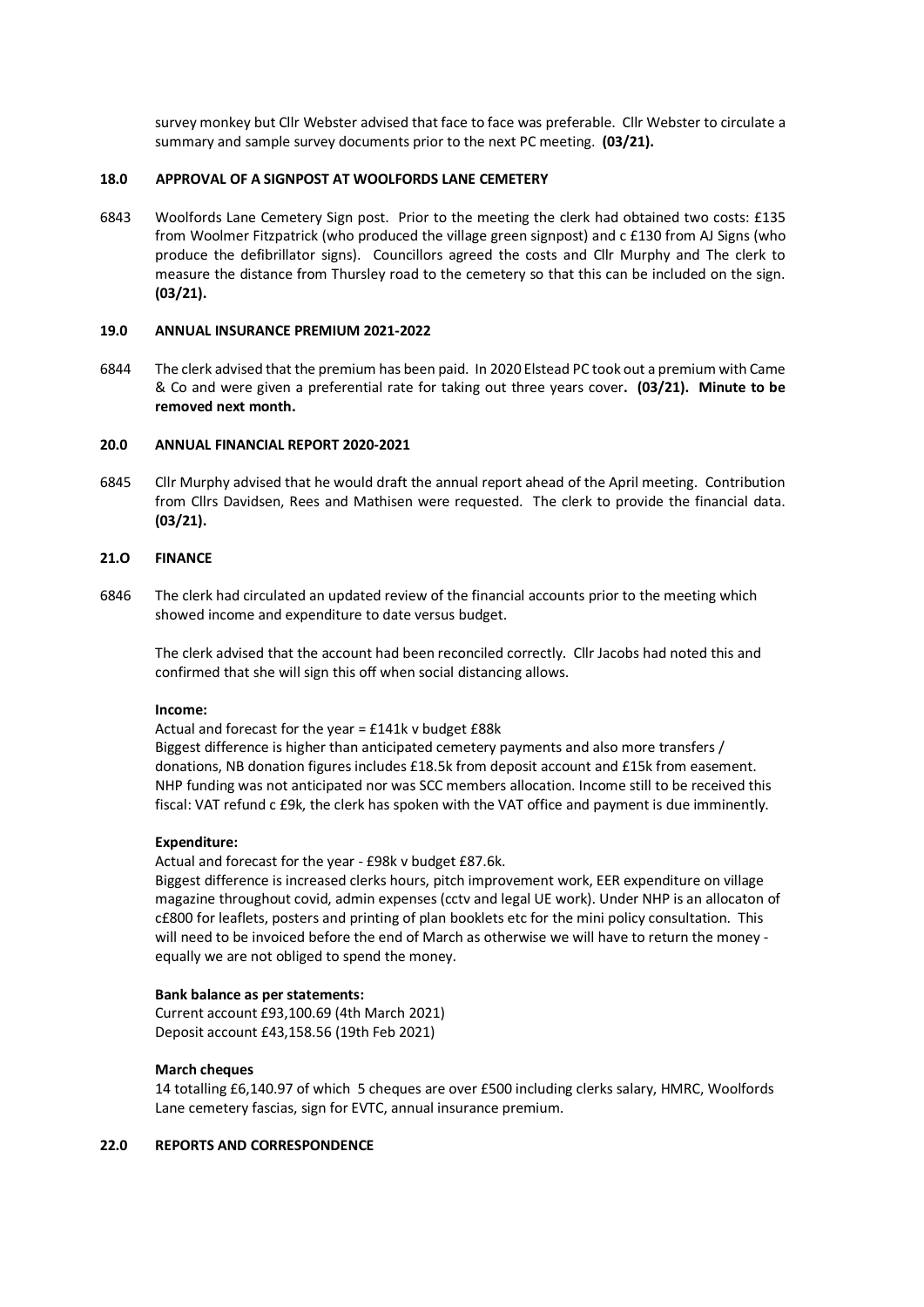- 6847 The clerk reported that the gully along Shackleford Road had been jetted and unblocked on  $4^{\text{th}}$  March 2021 and that this seems to have resolved the issues for the time being. **(03/21). Minute to be removed next month.**
- 6848 The Marathon Committee had contacted the clerk to advise that the 2021 marathon was being postponed until 2022. **(03/21). Minute to be removed next month.**
- 6849 The clerk noted that virtual meeting would be unlawful after 6<sup>th</sup> May. Councillors have pencilled in bringing the May meeting forward to Tuesday 4th May. **(03/21). Minute to be removed next month.**
- 6850 The clerk noted that following the vandalism at the village hall the defibrillator was temporarily removed as the electricity supply needed to be checked. The clerk has posted a message on facebook and had placed a sign on the defibrillator advising residents of the location of alternative defibrillators. The PC would like to thank JH for her help in this matter. **(03/21)**. **Minute to be removed next month.**
- 6851 Annual parish meeting: it was agreed that this would be held on 28<sup>th</sup> April and that the clerk would ask PC Farmer and Elstead Food Bank if they would like to attend as guest speakers. **(03/21)**. **Minute to be removed next month.**

# **23.0 ACCOUNTS FOR PAYMENT – MARCH 2021**

6852 The following cheques were presented for payment:

| Payee                        | Cheque no | <b>Purpose</b>                        | <b>Amount</b> |
|------------------------------|-----------|---------------------------------------|---------------|
| Came & Company Ltd           | 4229      | Insurance (annual)                    | £1,097.05     |
| <b>Function 28</b>           | 4230      | Accessibility (website)               | £240.00       |
| Witherby Property Renovation | 4231      | <b>Woolfords Lane Fascias</b>         | £948.00       |
| DB Garden Services           | 4232      | Vegetation clearance at The Croft     | £180.00       |
| <b>Elementy Signs Ltd</b>    | 4233      | Sign at Elstead Village Tennis Courts | £571.20       |
| Juliet Williams              | 4234      | salary 1 of 2                         | £999.00       |
| Juliet Williams              | 4235      | salary 2 of 2                         | £514.50       |
| Juliet Williams              | 4236      | expenses and working from home        | £0.00         |
| <b>HMRC</b>                  | 4237      | <b>PAYE</b>                           | £1,337.18     |
| Castle Water                 | 4238      | <b>Woolfords Lane</b>                 | £134.04       |
| Councillor allowance         | 4239-4242 | Councillor allowance                  | £120.00       |
|                              |           |                                       |               |
|                              |           |                                       | £6,140.97     |

# **ACCOUNTS FOR PAYMENT - March 2021**

#### **25.0 MATTERS RAISED BY MEMBERS**

6854 Cllr Mathisen advised that residents at BVR were investigating fibre optic cable and had extended the group to include residents in Red House Lane and Thursley Road with an aim of reaching the Elstead South group. The current scheme is due to end  $31<sup>st</sup>$  March 2021. Cllr Mathisen to discuss the funding with Cllr Harmer. **(03/21).**